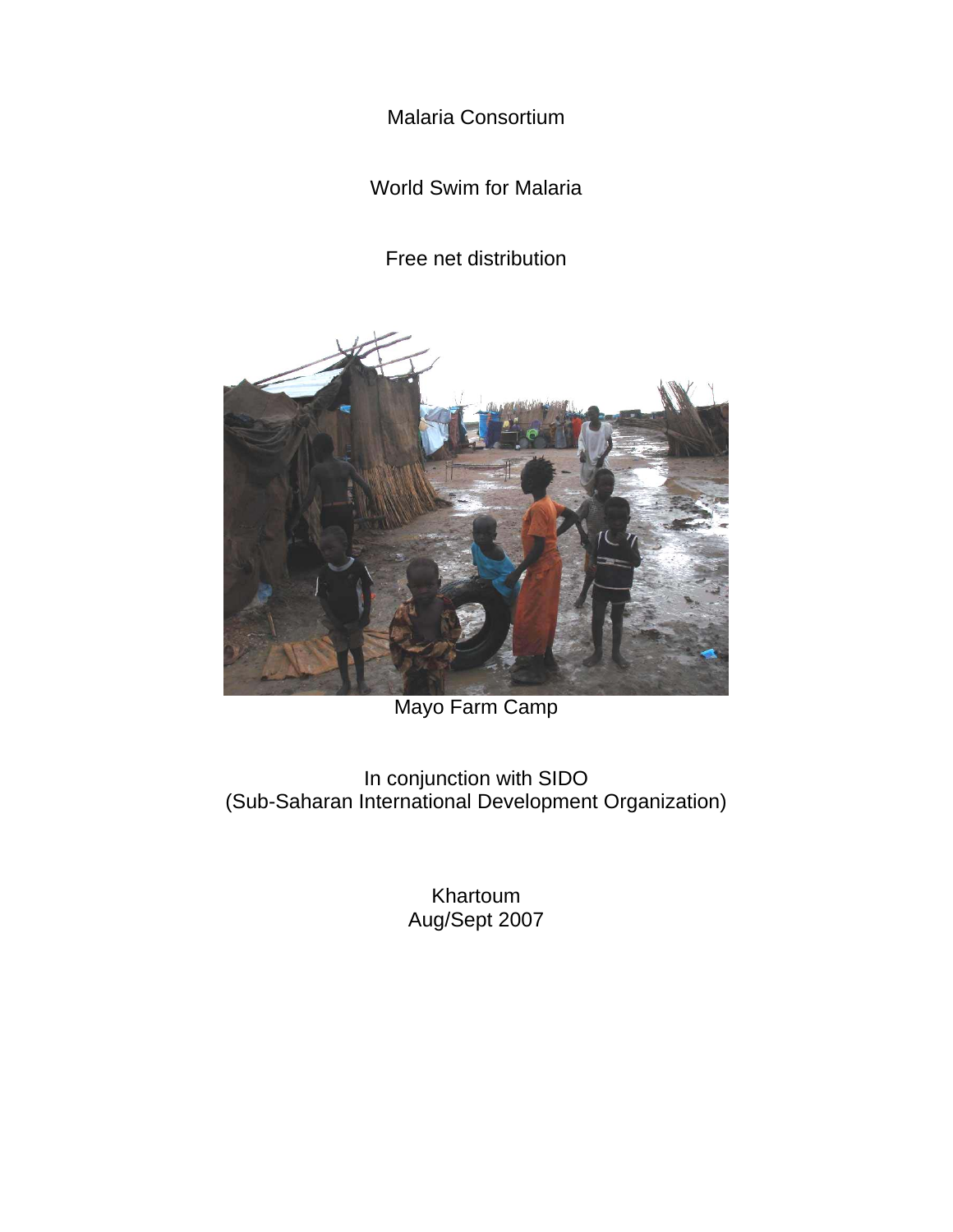#### **Introduction**

Over the past 20 years approximately 2 million IDPs have fled to Khartoum to escape conflict from the now-resolved civil war. The majority of these people live in squatter areas and formal camps dotted around the fringes of Greater Khartoum city. Conditions are poor, with a general lack of basic services – running water, electricity, limited access to health services and little opportunity for income generating activities. Compounding the issue of poor sanitation and housing in these areas, is the fact that many coincide with irrigation areas, increasing the risk of malaria in populations who can ill afford transport and treatment costs at the limited number of health facilities in these areas. NGO-run health facilities such as the one run by SIDO, offer quality services to the population of Mayo Farms camp.

The Mayo Farm area was chosen because of its close proximity to the irrigation areas, meaning that there is a high prevalence of malaria throughout the year. These nets complemented the nets distributed as a response to recent floods in Mayo Farms. In July 2007, around 3000 houses were destroyed in exceptionally heavy rains and flooding. Emergency distributions of non-food items and 2 mosquito nets per household were made to the affected families. In line with the emergency response, 2 nets per household were distributed. Mayo camp has approximately 133000 inhabitants.



**Mayo Farm camp - note proximity to irrigated areas.** 

The shipment of 10,000 nets arrived in Khartoum  $18<sup>th</sup>$  August, and was stored in the Malaria Consortium warehouse. All medical supplies entering Sudan need to be tested for quality control purposes. A sample of three nets was sent for testing on  $19<sup>th</sup>$  August and the nets were approved for distribution on  $25<sup>th</sup>$  August.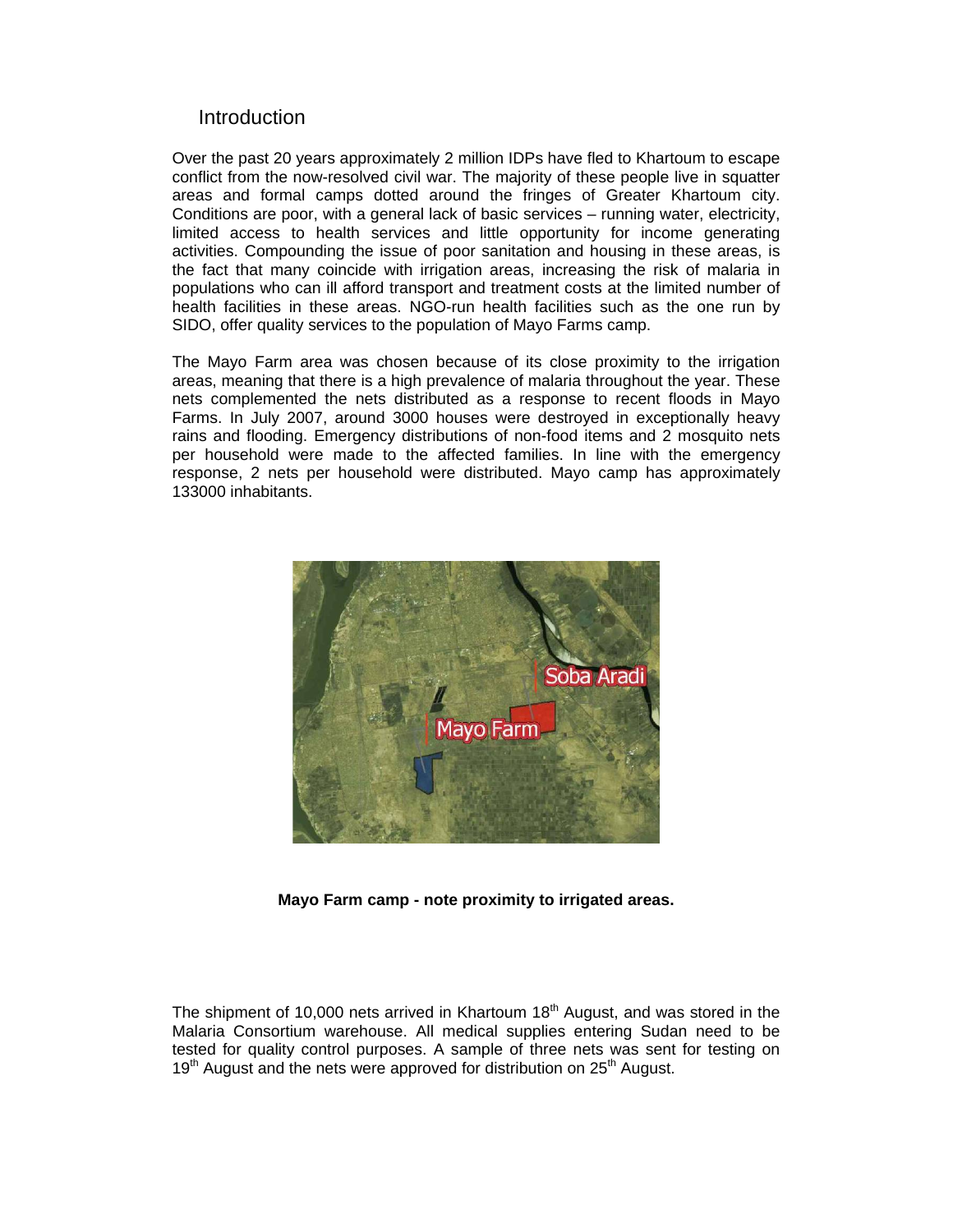

**Nets arrive and are sampled for testing** 

Meetings were held with distribution partners, SIDO (Sub-Saharan International Development Organization), the State Malaria Control Program, the SMoH DOVA (Department of Voluntary Agencies) and CHVW (Commission for Humanitarian Voluntary Work). The latter two agencies are responsible for the oversight of Khartoum State activities, especially in terms of flood response. While these nets are not part of the flood response per se, their distribution was extremely timely, due to the previous flooding in the camp, and ongoing wet season.

#### 1. Process

The planning process was coordinated through the distribution partners, and the Emergency Flood Response Task Force for Khartoum state to ensure that there were consistencies between this distribution and the emergency flood distributions. Discussions and arrangements with the local police force were also conducted, as the distributions of non-food items for the emergency response (approx 2 weeks prior to the WSM distribution) had been suspended due to rioting and unrest in the camp. A major police presence was needed to ensure the safety of distribution staff and equitable distribution to registered recipients.

Nets were transferred from the Malaria Consortium warehouse to the SIDO storage facility at the SIDO clinic in Mayo Farms camp.

Meetings were held in Mayo with community volunteers and community leaders.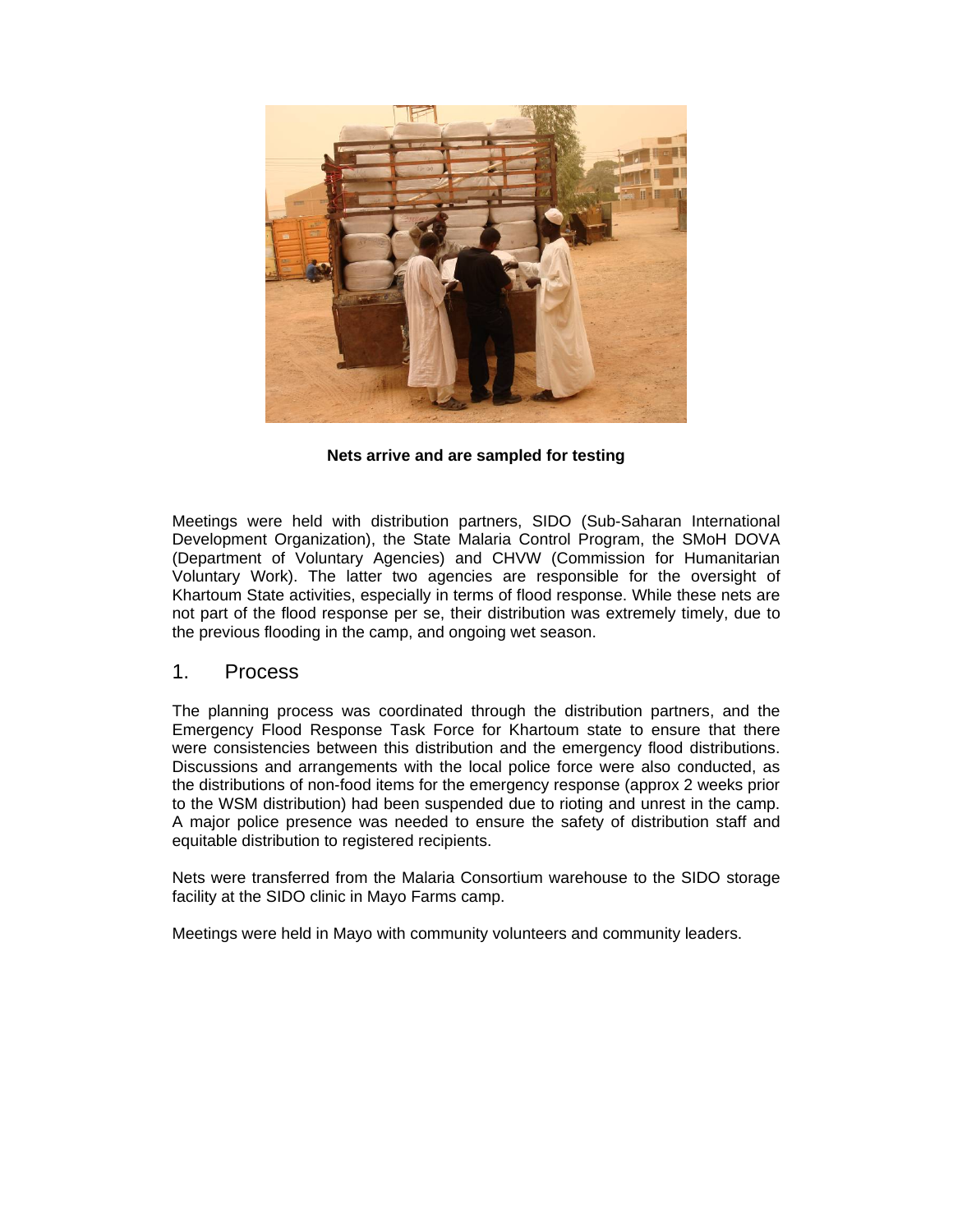

**Nets arrive in Mayo – Old technology beats new!** 

## 2. Malaria Education

For each location, 2 train-the-trainer sessions were held. The first covered the essential health messages to be passed to the net recipients and the second on the practicalities of the net distribution. Key health messages included what malaria is, why children and pregnant women are most at risk, net usage and the times of year to use the net, as well as the difference between ITNs which many households are familiar with, and LLINs, which are not available in the country except through distributions such as this. Safety of LLINs, care and washing were also mentioned, as well as the protective effect of LLINs for people in the household, even if they are not directly under the net.

Registration of households training was also conducted, to ensure that volunteers accurately registered households, and that registered recipients were aware of the process for receiving their nets.

Guidance notes on the essential messages for net distributors to pass on to net recipients were produced by the Malaria Consortium, to ensure that the essential messages were covered, and that consistent messages were used.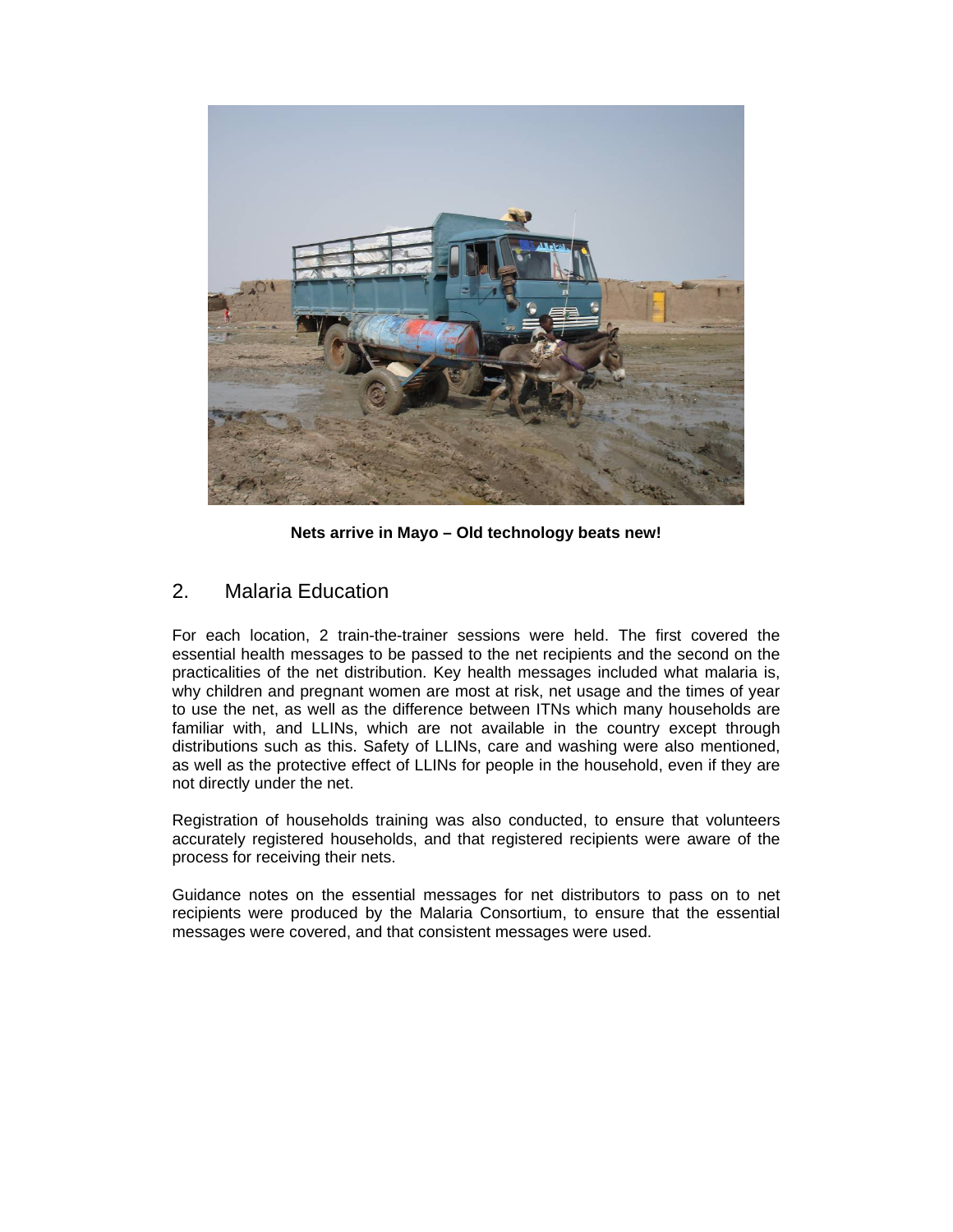

**Key health messages distributed to community volunteers** 

## 3. Distribution

In Mayo Farms, volunteers went from house to house to register recipients, in a similar manner to the flood response registration. The following registration and distribution took place:

| Camp area        | Households registered | Nets distributed |
|------------------|-----------------------|------------------|
| Alyarmok Block 7 | 500                   | 1000             |
| Alyarmok Block 5 | 500                   | 1000             |
| Alyarmok Block 4 | 460                   | 920              |
| Angola Block 4   | 800                   | 1600             |
| Angola Block 5   | 400                   | 800              |
| Alama 1          | 1700                  | 3400             |
| Altawedat        | 470                   | 940              |
| East Block       | 170                   | 340              |

Registration of households took place, followed by requests for recipients to attend the SIDO Clinic in Mayo Farms Camp to receive their nets. Recipients attended a health education session conducted by community volunteer health educators. They then proceeded to the distribution point to collect their nets.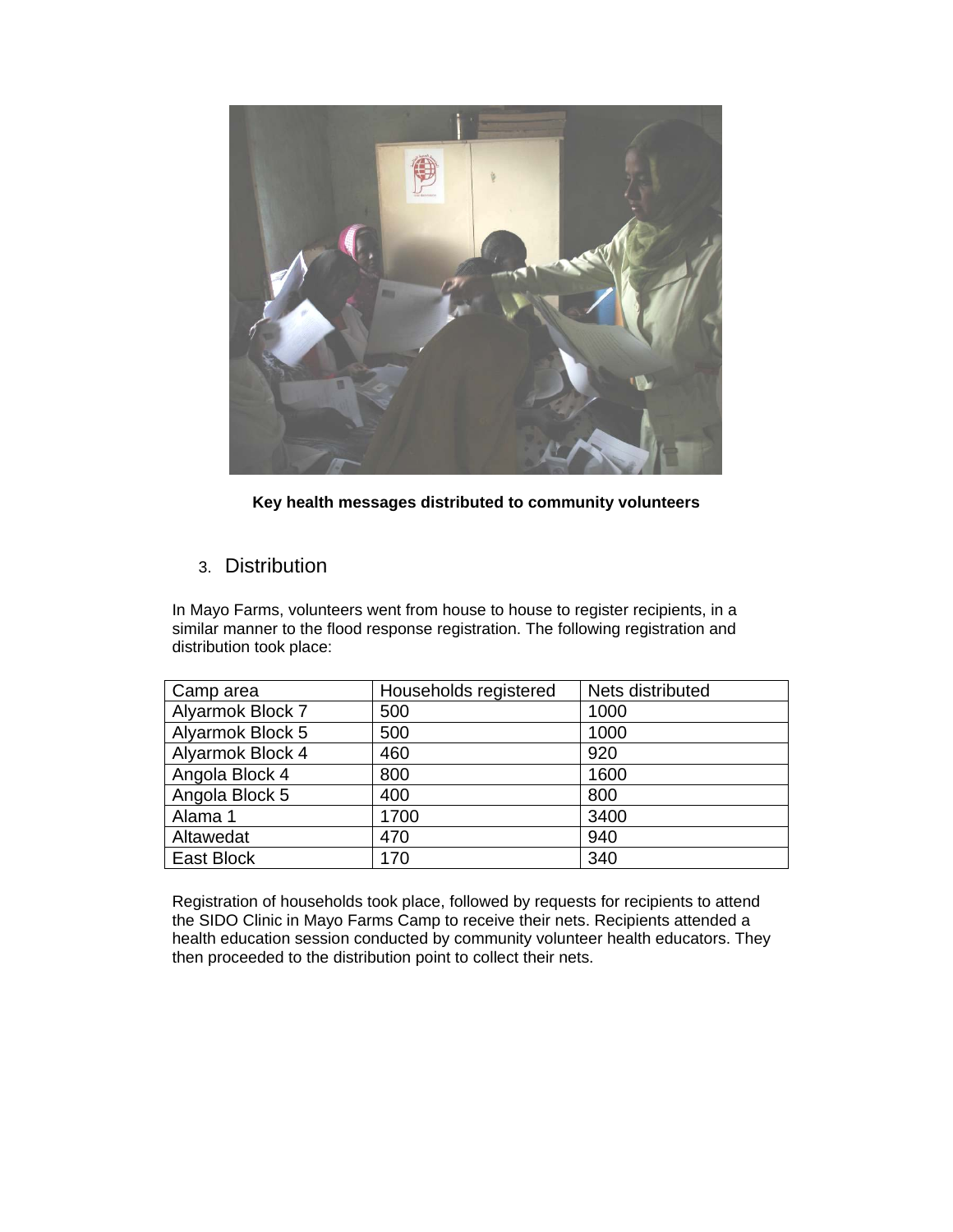

**Community volunteers training on Malaria education messages** 



**Recipients line up with registration cards**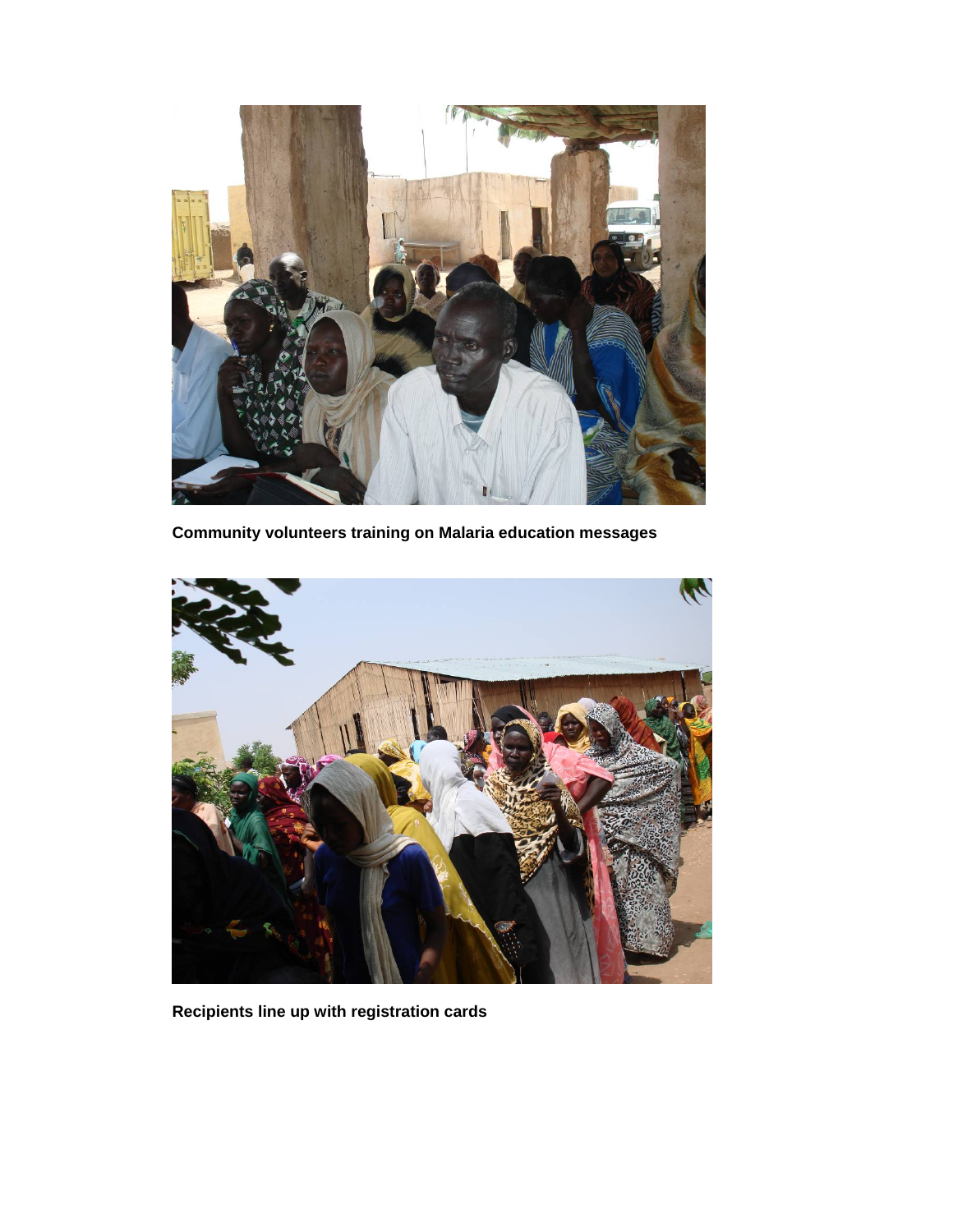

**Net distribution, registration of recipients and signing off on net distribution. Note: educational brochure on nets** 

## 4. Success

The collaboration between SIDO, Malaria Consortium and the community volunteers used during this distribution was certainly a success, and laid the ground work for further collaborations of this type. There was good cooperation from the police, see challenges below, who assisted with the smooth operation of this distribution.

The timely distribution of these nets, following the wet season flooding of Mayo camp, allowed those people whose houses were not destroyed but who were equally at risk of vector borne diseases to be adequately covered by nets.

## 5. Challenges

Mayo farms camp, along with most of the other IDP areas in Khartoum city, is greatly underserved for any basic services. Mayo farms is the closest camp to Khartoum city and people have lived there for up to 20 years. There is significant resentment amongst the population at their treatment by officials and international agencies, especially in times of fears of forced relocations. Distributions of non-food items in the past have had to be suspended due to insecurity and threats of violence against distributing staff. Consequently, there was a need for significant police presence through out this distribution, which, while enabling the distribution to proceed, does not engender a feeling of mutual trust between distributing agencies and recipients, and significantly adds to the cost of the overall distribution.